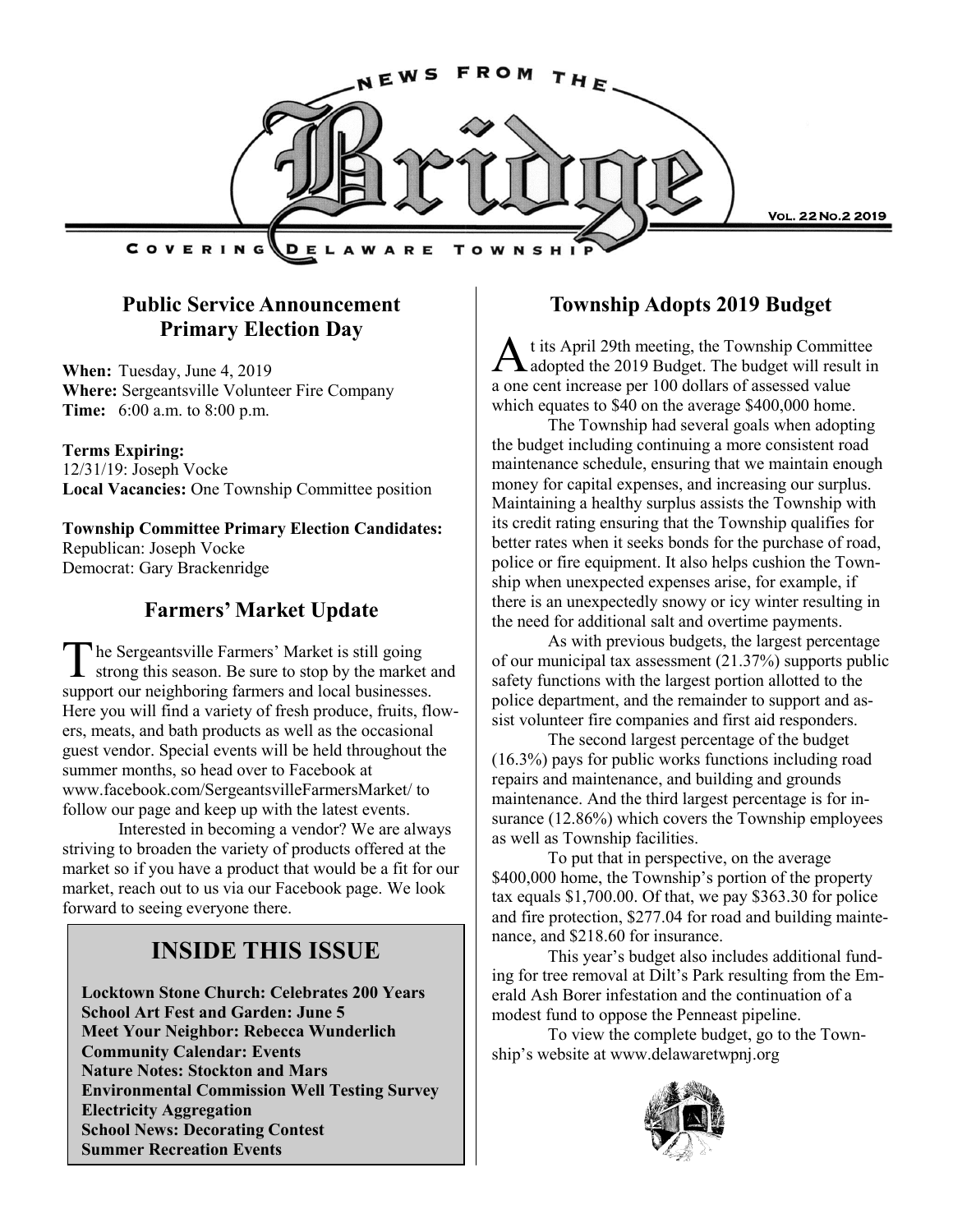## **Meet Your Neighbor: Rebecca Wunderlich**

*by Mary Coffey*

R ebecca is soft-spoken, witty, funny, and extremely<br>knowledgeable about planting, diseases, and cures ebecca is soft-spoken, witty, funny, and extremely for plants. Born and raised in Westchester, New York, she was one of a group of "original free-range kids" who in the summer went out from morning until suppertime, playing in the woods and enjoying the outdoors. She went to college in New Hampshire where she majored in geology but upon graduation, she entered the field of graphic design.

Rebecca moved to Florida with her sister, and found a good advertising job. In 1990 she met Fred, who worked for another company in the same field. They spoke on the phone many times, finally met in person, and two years later they were married. They lived in Florida for 14 years while she was doing freelance desk-top publishing (page layout and design). Deciding Florida was too crowded, hot and sunny, they decided to come back to the Northeast, where she could see the seasons change.

Fred got a job in Clinton, so they rented an apartment in Lambertville for a year while they purchased and renovated their home in Delaware Township. They designed and built their house on top of an old Cape Cod. Says Rebecca, "we basically gutted everything; put in all new windows, and rebuilt the upstairs."

Rebecca was very excited about the land which came with the house, and began work on the garden before they even started house renovations. She comments, "There's really not a lot you can grow in Florida. It's too hot and too wet. And they get all kinds of funguses." She planted tomatoes in New Jersey and loved them.

"But there was a big learning curve once I got here" she explained. "I didn't know any of the plants that grew here. Then I realized that anything you planted the deer would eat anyway." It took a few years to learn what worked and what didn't. And she discovered deer spray. "Deer are about maximizing their energy and don't like to waste time on something that (when sprayed) smells like rotten eggs."

The grounds are pretty much the same as when they arrived; half woods and half lawn. They've been reducing the size of the lawn because it's a lot to take care of. They planted clover for the honeybees and in the summer it's just a sea of white clover blossoms. They have four hives of honeybees, carefully set off to the side of the yard so as not to be disturbed by grass mowing or people. "The bees pollinate everything; not only the things we planted but the natives as well." She harvests the honey by hand with a hand cranked centrifuge spinner. "It's very labor-intensive but it's worth it. You're basically eating a product of the land, all the local flora. It's very satisfying," she says. She sells her own honey, as well as her own hand cream "Bee Calm Balm" (beeswax, almond oil, olive oil, vitamin E, and lavender oil for scent). "It's really good for dry skin, especially for hands if you get cracks at the end of your fingers in winter."

And they have planted trees – oak, sycamore, birch and linden. "It was a lot of work" Rebecca says, but it makes me feel good to know that we are giving the woods more variety, and it's not just invasives that are predominating. I spent years pulling invasives out of the woods. Finally I gave up and just started planting something even meaner than the invasives!"

Rebecca also has a moss garden underneath some trees. "There are too many roots there for Fred to mow, so I planted moss. It looks great surrounding plants and is wonderful to walk on. Just put down Hollytone or any acidifier. It kills the grass and weeds, and the moss comes in to take over."

Finally, Rebecca has devoted a section of her vegetable garden to attracting monarch butterflies. She grows several types of milkweed, which monarchs use as a host plant to lay their eggs as they migrate south. Picking the caterpillars off the plants and putting them in a safe place to turn into butterflies ensures that many more will survive. In a good year she will release 40 or more butterflies to continue on their journey.

### **The Great Crate Race**

The Delaware Township Recreation Commission will<br>hold the actual Great Crate Race on Thursday July 4, he Delaware Township Recreation Commission will 2019 beginning at 9am.

Don't miss out on this fun-filled family-friendly event, either as a racer or a cheering spectator.

Questions? Contact Kathleen Herman at 908-399- 4164 or kah7999@hotmail.com or Steve Smotrich at 908- 255-5358 or stevesmotrich@gmail.com

### **NJ Trivia**

\* In 1961, voters established the first statewide land conservation program, known as the Green Acres Program, that has directly preserved some 657,000 acres of open space, parks, and recreation facilities.

\* Although the most densely populated state, New Jersey has preserved more than 1.5 million acres of open space and farmlands.

\* New Jersey was the first state to require recycling.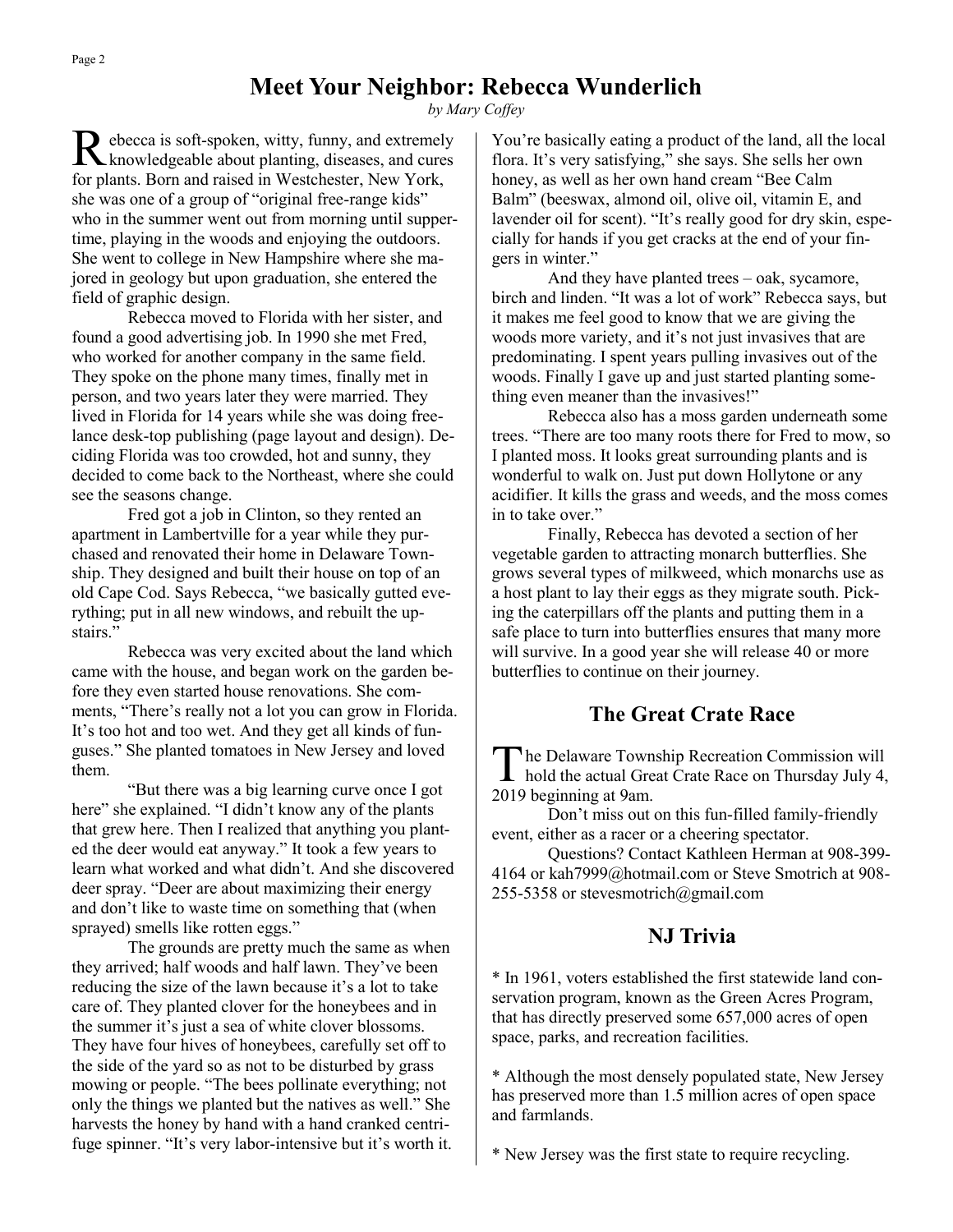## **Delaware Township Environmental Commission: Informational Survey for Private Well Owners**

To increase awareness about water quality issues and make well testing more convenient, the Environmental Commission would like you to take a few minutes to complete the below Survey. The results of the Survey will assist the Environmental Commission better serve the needs of the Township residents.

Completed surveys can be returned by mail to "Environmental Commission, P.O. Box 500, Sergeantsville, NJ 08557"; dropped off in the Payment Mail Box in the parking lot of Town Hall; or emailed to kklink@delawaretwpnj.org

| 5. If you have never sampled your well water before,<br>please indicate the reason why not:<br>o Feel cost is prohibitive |
|---------------------------------------------------------------------------------------------------------------------------|
| o Intimidated by having to collect my own water samples<br>o Not sure what I should be sampling my well water for         |
| o Don't want to know what contaminants might be in my<br>well water                                                       |
| o Other; please specify:                                                                                                  |
|                                                                                                                           |
| 6. Years spent in current dwelling?                                                                                       |
| o Lived in current home before 1986                                                                                       |
| o Moved into current home between 1987 and 2003                                                                           |
| o Moved into current home between 2003 and present                                                                        |
| 7. What is your primary source of drinking water?                                                                         |
| o Unfiltered tap water                                                                                                    |
| o Filtered tap water (please specify type of filtration if                                                                |
| known)                                                                                                                    |
| o Bottled water                                                                                                           |
|                                                                                                                           |
| 8. Would you be interested in attending an informational                                                                  |
| meeting to learn about the water quality in Delaware<br>Township?                                                         |
| Yes No                                                                                                                    |
|                                                                                                                           |
|                                                                                                                           |
| Thank you!                                                                                                                |
|                                                                                                                           |
|                                                                                                                           |

# **Healthy Lawns and Healthy Water**



1. Choose a no phosphorus and slow-release nitrogen fertilizer. Check the first and second number on the package for nitrogen and phosphate content. Formula 26-0-3, for example, means no phosphate.

2. Apply fertilizer at the spreader setting shown on the bag, to avoid overuse or underuse of product.

3. Return any unused product to the original container for future use.

4. Do not apply fertilizer products if a heavy rain is predicted.

5. Use a drop spreader or a rotary spreader with a side

guard to keep fertilizer on the lawn and off driveways, roadways and walkways. Sweep up excess fertilizer from paved surfaces.

6. For a healthier, greener lawn, fertilize after the first lawn cutting in the spring and again in the fall when weather conditions are best for grass to absorb nutrients. 7. Soil tests can help identify what nutrients your lawn needs. Contact your County extension Agent at http:// njaes.rutgers.edu/county/ for details and other helpful lawn and garden information.

8. For more information visit www.nj.gov/dep/ healthylawnshealthywater.

New Jersey Department of Environmental Protection www.CleanWaterNJ.org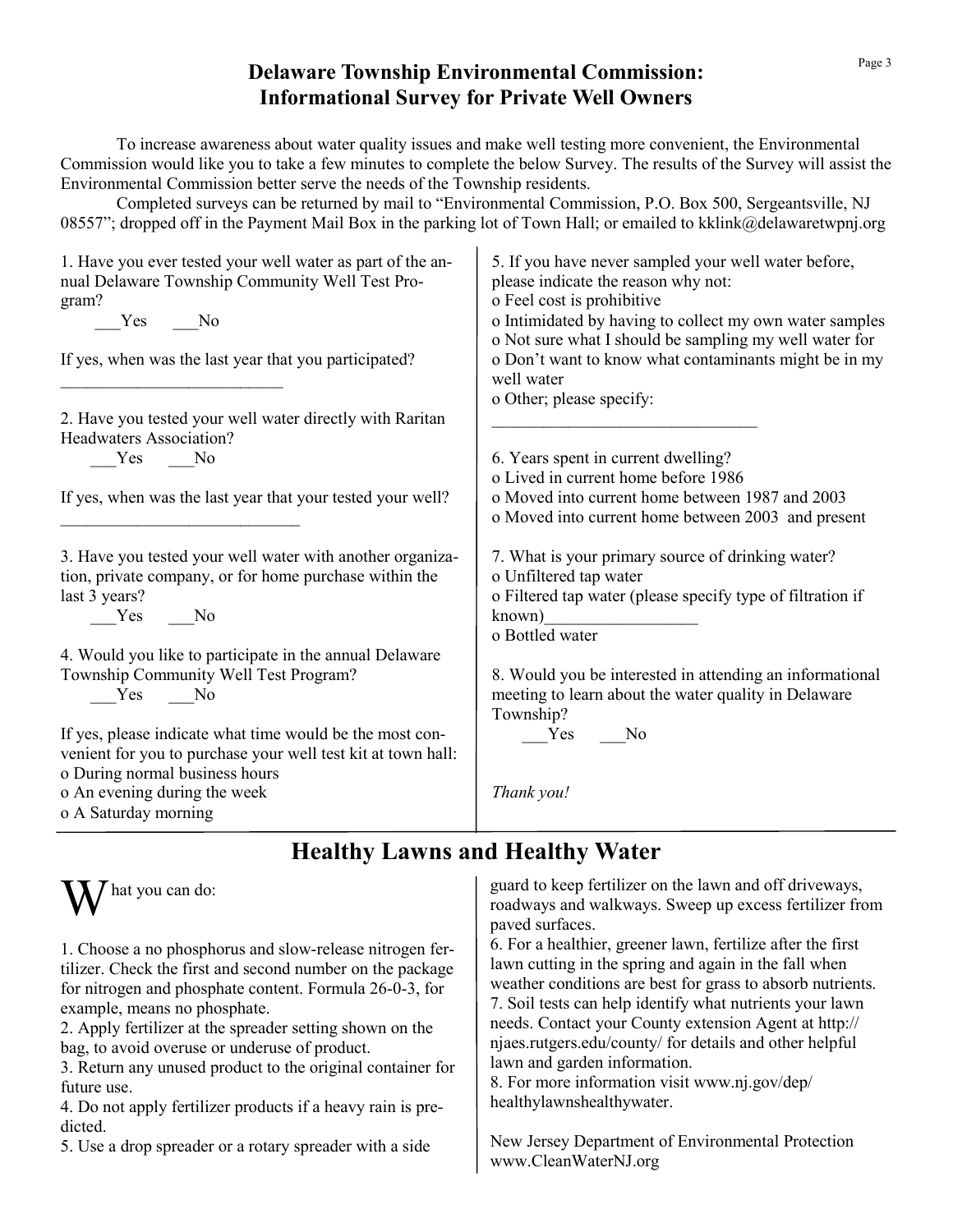## **Locktown Stone Church Celebrates 200 Years**

The historic Locktown Stone Church located on Lot town-Sergeantsville Road is celebrating its 200th The historic Locktown Stone Church located on Lock-Anniversary this year. Built in 1819, it is beautiful example of the federal architectural style used by Old School Baptist meeting houses in New Jersey and Pennsylvania at that time. Listed on the State and National Registers of Historic Sites and owned by Delaware Township, it is maintained by the Friends of the Locktown Stone Church, Inc. See the new website www.locktownstonechurch.org for details on concerts, special events or to reserve the building for weddings.

In celebration of this milestone anniversary, events are being planned for later in the year. Our Fall Concert Series has been determined for 2019 and we are pleased to welcome the following artists to this historic space.

**Sunday October 13:** Classical guitarist Francisco Roldan. Mr. Roldan has performed in throughout the US, Europe, and South America.

**Sunday October 20:** Duo Adelphi, performance by sisters Doris Dungan, flutist, and Cheryl Dungan Cunningham, harpist.

**Sunday October 27:** Features a Woodwinds Trio from the Broadway Chamber Players.

All our concerts begin at 4:00 PM and last about one hour.. Tickets are \$15 per person per performance and \$5 for students, with proper I.D.

For more information on the Concert Series, email flscconcerts@gmail.com, or call (908) 996-3087 or visit our website at www.locktownstonechurch.org

*Funding made possible in part by the New Jersey State Council on the Arts/Department of State, a Partner Agency of the National Endowment for the Arts, funds administered by the Hunterdon County Cultural & Heritage Commission. Funding also provided by the Large Foundation.*

## **Household Clean-up Days 2019**

**Where:** Delaware Township Garage, 816 Sergeantsville Road (Route 523)

**When:** June 15, October 19 - 8am to 11am

#### **How to Participate (Pre-Registration Required):**

\* 50 permits are issued for each Clean-Up Day at the Township Police Station, Sergeantsville Road (Route 523), south of Sergeantsville. Call Dee Higgins, 609-397-3530, with questions. \* Permits are available three weeks before each Clean-Up Day. Proof of residency (e.g. driver's license, current tax bill, or voter registration card) must be provided at the time of application, along with the license plate number of the vehicle that will be used.

## **Delaware Township School News**

March began with a "Read Across America" con-test between the classes to decorate the classroom doors with great things about books and reading. What started with doors, spread to decorating walls, then halls, then wings, with the most amazing displays that delighted the students and adults alike. It transformed the entire school to a magical place. Then it came time to vote.

And the winners were: Third Grade hallway with its transformation to Fairy Tale Forest, edging out (by a few points) Pete the Cat in the kindergarten/ preschool hall, as well as Dr. Suess in the First and Second Grade hall, Read Across America Patriotic in the Fourth Grade hall, and "The Places You'll Go" hot air balloon filled sky in Fifth Grade. Even the middle school students and teachers decorated their doors with many fanciful ideas, with Mr. Mead's ballooning door winning first place for middle school.

March Madness was an activity where classes read a collection of award-winning books and choose their favorites. The Science Olympiad fifth grade team competed in a full day event taking First Place overall, with top honors in Bottle Music, Helicopters, Egg Drop, Rubber Band Launch, and more.

The Middle School play, "Cafe Murder" (a comedy) was performed on March 22nd. It is the first play we have done in a long time, and the students really worked hard to give their best performances ever.

Girls and Boys Baseball and Softball are in high gear throughout April and May. Spring break will be followed by a whirlwind of end-of-year activities, including Family STEM Night, the Art Festival, class trips, the 8th grade trip to Washington, DC, and graduation. Best wishes to all our graduates!

More info and suggestions: Mrs. Pat Pillon, Delaware Township School Elementary Supervisor, (609) 397-3179, ppillon@dtsk8.org

\* Residents may obtain one permit for each Clean-Up Day. A new permit must be obtained for each Clean-Up Day.

\* Vehicle unloading is the responsibility of the resident, although Township personnel will be available for assistance with heavy or bulky items.

#### **Current Permit Fees**

Passenger cars, NON-SUV: \$10.00; Mini-vans; smaller SUVs: \$20.00; Smaller pick-up trucks (up to two tons); larger SUVs: \$30.00; Larger pick-up trucks (larger than two tons): \$35.00; Trailer only (may be no larger than truck bed and no side extensions): \$30.00; Tire without rim (16" diameter maximum, limit 10 per family): \$ 5.00

<sup>\*</sup> The permit must be presented at the Clean-Up Day before you will be allowed to unload your vehicle.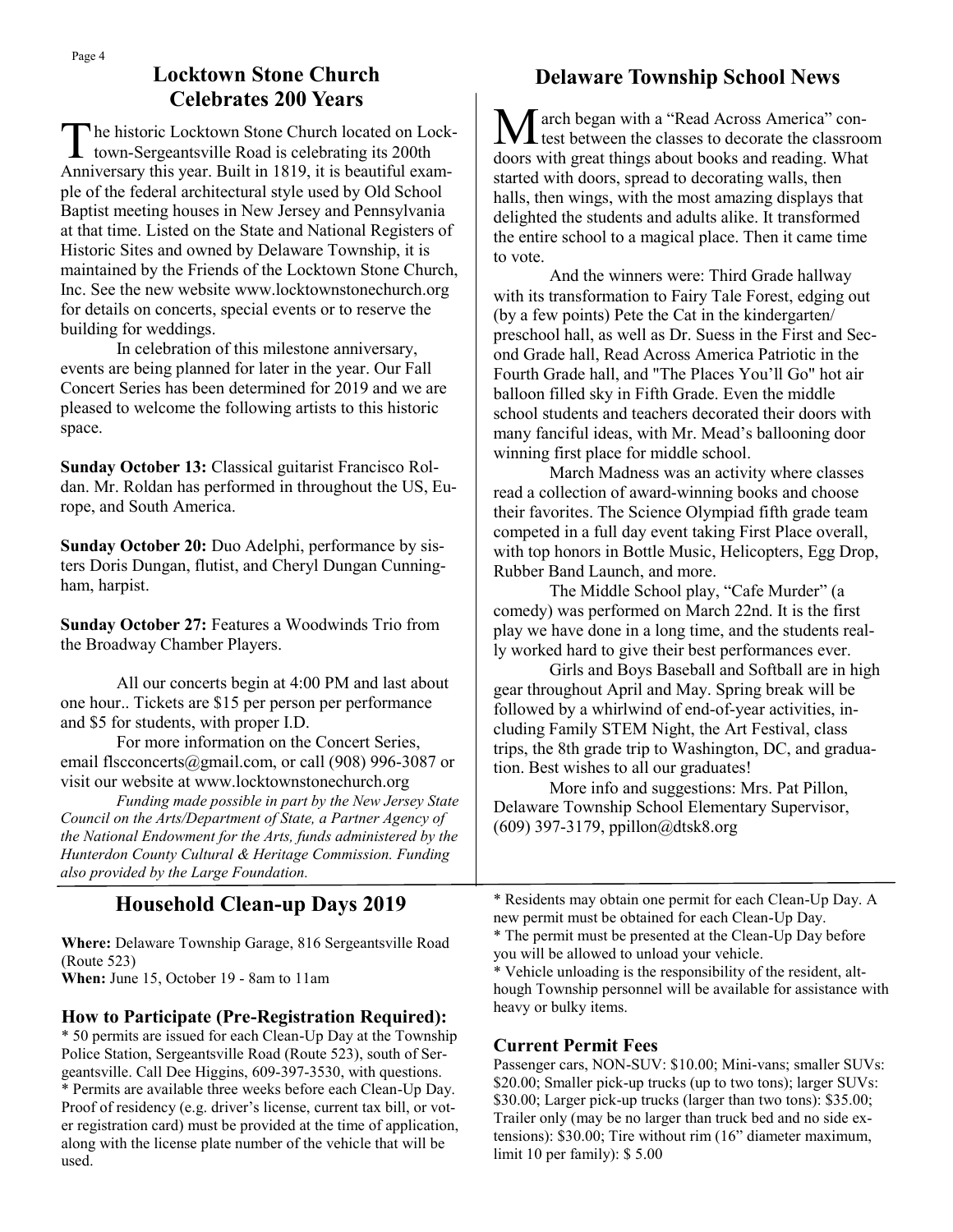### **Electricity Aggregation Option**

O mously to form a cooperative buying group (called n April 29th, the Township Committee voted unani-Delaware River Regional Renewable Energy Cooperative) with several other towns to explore purchasing options for lower-cost electricity for Township residents.

The goal is to lower electricity costs for residents by allowing companies to submit competitive bids. If the bid provides lower electricity rates, the Co-op accepts the bid and residents receive the savings. If not, residents keep existing rates.

While JCP&L provides all residents in Delaware Township with electricity, it does not generate the electricity -- rather, it purchases electricity on the energy market from a supplier and then sells it to our residents. Delaware Township is taking advantage of a state law that allows towns to form co-ops to purchase their own electricity via the energy market.

The Co-op will go out to bid for electricity to benefit all of our residents. However, individuals can choose another electrical provider on his or her own completely independent of the Co-op. Whether through the Co-op or individually, residents will be billed as usual.

As for the bids:

1. The law does not allow the acceptance of a bid unless the energy price is less than that supplied by the current provider;

2. Once a bid is selected, the energy price cannot increase for the term of the agreement which could be from one to two years. At the end of that time, the Co-op goes back out to bid for another contract;

3. Residents can drop out of the group at any time without penalties; and

4. Several towns joined together provide a larger buying group and therefore, the cost may be lower than could be achieved by one person shopping individually.

The member townships are also interested in exploring renewable sources of energy. The members of the Co-op are being guided by a consulting firm at no cost to the Township that has several successful agreements throughout the State. When we are ready to go to bid, the consultant will help us determine what bid parameters are appropriate to obtain lower-cost electricity and possibly, a higher renewable energy component.

More information will be forthcoming as the Township explores the Co-op program. Stay tuned.

Finally, the Township Committee is also considering joining a second Co-op group spearheaded by Hunterdon County to purchase electricity for government facilities excluded from the residential Co-op program described above.

Although the Township doesn't have a lot of facilities, lower-cost electrical energy can always be a benefit to our Township budget.

#### **Nature Notes: Stockton and Mars**

*by Roger Locandro, Ph.D.*

S tockton rocks found on Mars? Wow! I heard this at a recent meeting of the National Academy of Sciences  $\sum$  recent meeting of the National Academy of Sciences in Washington, D.C. I almost fell off my chair. Dr. J.P. Grotzinger, of California Institute of Technology, one of the chief scientists of the Mars "Rover" explorations, described the geology of a mountain in the Gale crater as most like the "Stockton Formation" or Stockton Sandstone (yes, that's the same geologic formation underlying portions of Delaware Township).

The red, brown, and gray sandstones of the "Stockton Formation" are the main material of buildings and bridges from Massachusetts to Virginia and beyond. They are nicely colored and easy to cut and shape. Thousands of tons of rocks were cut in quarries in Stockton and along the Delaware River, taking advantage of the canal for shipment. Some of the shaping was done with only a stream of water and an abrasive.

Technically, our stone was formed around 200 million years ago. Somehow solid rocks had to be ground into sand, sorted out by water, wind, or other forces to create a solid, "cemented" structure we know as sandstone. Our Stockton stone is somewhat soft and thus very useful as a building material. On Mars, the appearance of a sandstone like ours is strong evidence of an ancient history of lakes, rivers and glaciers.

Back at the National Academy of Sciences: I could not wait to tell Dr. Grotzinger that we live in a house in Delaware Township that was made from Stockton sandstone, possibly one of several houses in the township that were built by the William Penn family in the late 1600s. There are great stories to share about soils derived from the Stockton sandstones, too.

For more information about Delaware Township, Stockton, and the Stockton Geological Formation, see a 2017 bulletin of the NJ Geological and Water Survey, available at https://www.nj.gov/dep/njgs/enviroed/ infocirc/Stockton.pdf.

About the rocks on Mars: "A Habitable Fluvio-Lacustrine Environment at Yellowknife Bay, Gale Crater, Mars" by J. P. Grotzinger et al., 2014, Science. http:// dx.doi.org/10.1126/science.1242777

About New Jersey's geology: "The Geology and Landscapes of New Jersey," by Dr. Peter Wolfe (my mentor and professor at Rutgers University who enjoyed hiking and hunting deer in Delaware Township).

### **Prescription Drug Dropbox**

D elaware Township Police offer a dropbox in the lobby of the Police Station for unwanted prescription drugs (no liquids or needles). Open business hours from 8:30am to 3:30pm or by appointment.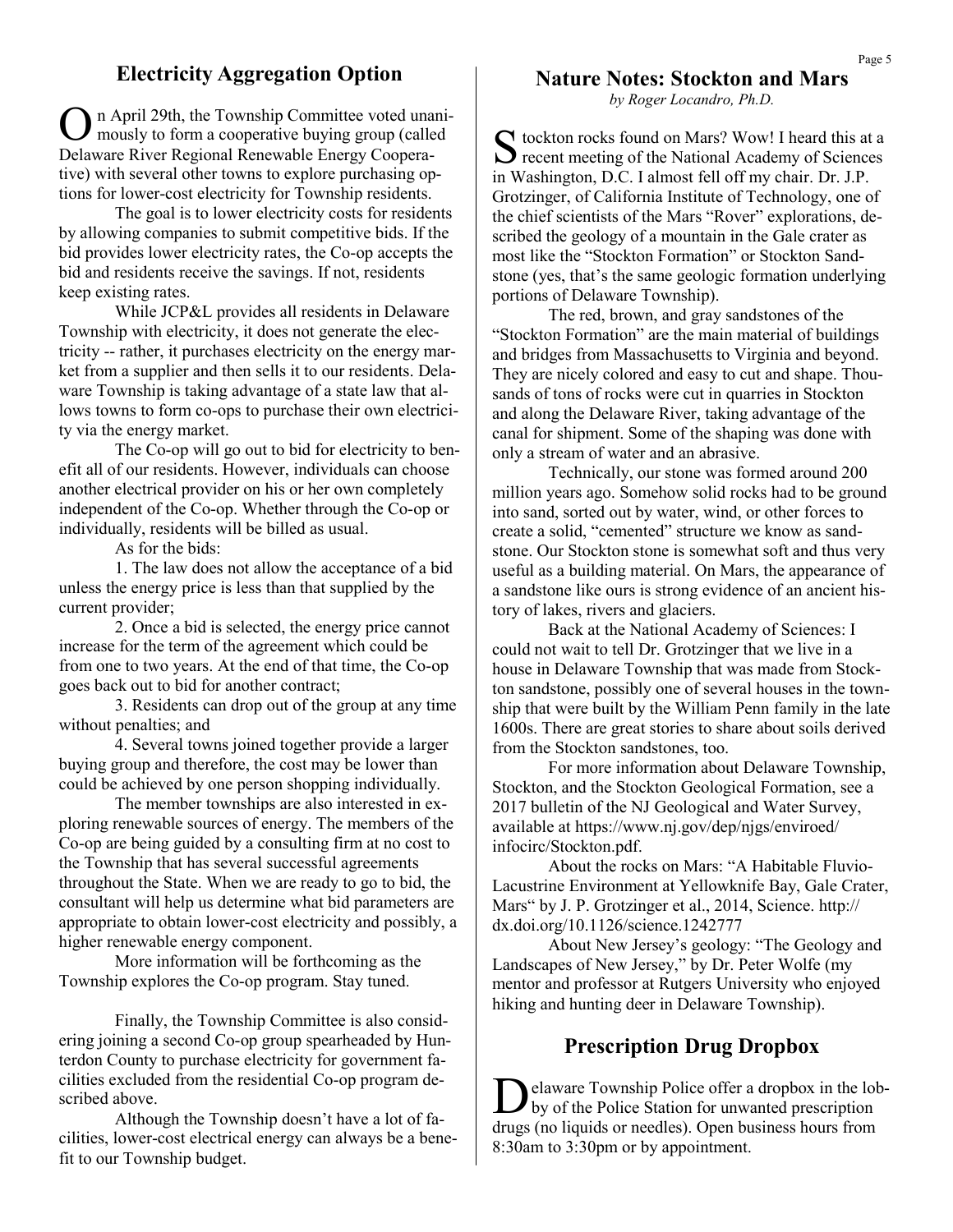# **Community Calendar**

#### **Township Offices closed: July 4:** Independence Day

All residents are invited to attend any and all Township meetings. Your participation and input are very important.

**Township Committee:** 7:30 p.m. 2nd & last Monday - 6/10, 6/24, 7/8, 7/29, 8/12, 8/26

**Planning Board:** 7:30 p.m. 1st Tuesday - 6/4, 7/2, 8/6, 9/3

**Board of Health:** 7:30 p.m. 1st Monday - 6/3, 7/1, 8/5, 9/4

**Open Space Committee:** 7:30 p.m. 3rd Monday - 6/17, 7/15, 8/19

**Agricultural Advisory Committee:** 7:00 p.m. 1st Tuesday - 6/4, 7/2, 8/6, 9/3

**Board of Adjustment:** 7:30 p.m. 2nd Thursday - 6/13, 7/11, 8/8

**Recreation Commission:** 7:30 p.m. 1st Monday - 6/3, 7/1, 8/5, 9/9

**Environmental Commission:** 7:30 p.m. 3rd Wednesday - 6/19, 7/17, 8/21

**D.T.M.U.A.:** 7:30 p.m. 1st Thursday - 6/6, 7/18, 8/1, 9/5

**Shade Tree Commission:** 7:30 p.m. 4th Thursday - 6/27, 7/25, 8/22

**Historic Advisory Committee:** 7:30 p.m. 2nd Wednesday - 6/12, 7/10, 8/14

#### **Newsletter Committee: Quarterly**

**Recycling Depot:** Open every weekday from 8 a.m. to 3 p.m. at the Township Garage on Rt. 523. Call Recycling Coordinator Kathy Klink at 609-397-3240 Ext. 208 with any questions.

## **Summer Recreation Program**

T he Recreation Commission will again sponsor a Summer Recreation Program at DTS from 9 a.m. to Noon M-F for three weeks at Delaware Township School beginning on July 8th through July 26th. Thank you to the Board of Education for approving this use. Daily activities include arts and crafts, sports, games, and lots, lots more. Camp is held rain or shine. All children who are five years old by the start date through eighth grade are invited to participate.

Check the Township's website for fees and registration form. For more information contact Jodi McKinney at the Township Building at 609-397-3240 Ext. 205. Please register early so the Director can order supplies and plan activities.

## **Delaware Township School Art Fest June 5, 2019 from 6 to 8pm**

 $S$  tudents and teachers at Delaware Township School<br>are working together to transform their current but- $\sum$  are working together to transform their current butterfly garden into not only a welcoming site for migrating butterflies, but also into a place that promotes mindfulness and peace. Mindfulness is a practice that encourages a quality of being fully aware of the present moment while experiencing thoughts, feelings, and sensations without judgement.

We have invited a muralist, Jennifer Levine, to Delaware Township School to help us paint the walls of our garden. We are aiming to create an outdoor path that will pass through the garden. We are also working to add a possible water feature, benches, posts with mindful activities, and more.

This effort will continue for at least another year, but we are anxious to get started and complete a majority of it by the end of this school year. Rocks to line the path will be painted by the families and students of our community at the DTS Fine Art Festival. Here, students will practice mindfulness to help focus and calm themselves down on the way to a class or when needed.

We hope that you will visit our garden on the evening of Art Fest and experience what we have renovated for our school. To make this happen, we need help gathering supplies and skilled workers for the following:

\* 2-3 benches (prebuilt or can be built on sight with student help)

\* Volunteers to create a 70' gravel path (one person with experience to direct the rest of us!)

- \* Gravel needed for the path
- \* River rocks to line the path

\* Guidance in building our mosaic pieces Please contact teachers Angie Mikula

(amikula@dtsk8.org) or Sheri Laman  $s$  (slaman $\omega$ dtsk8.org) if you are able to assist us with any of these materials or activities.

## **Miniature Golf**

B ring the family for a fun-filled round of mini-golf<br>at the Pine Creek Miniature Golf just minutes from at the Pine Creek Miniature Golf just minutes from Delaware Township at 394 Rt. 31 in West Amwell Township. The dates have yet to be finalized, so please check the Township website for the exact dates and print the flyer to receive a discounted price.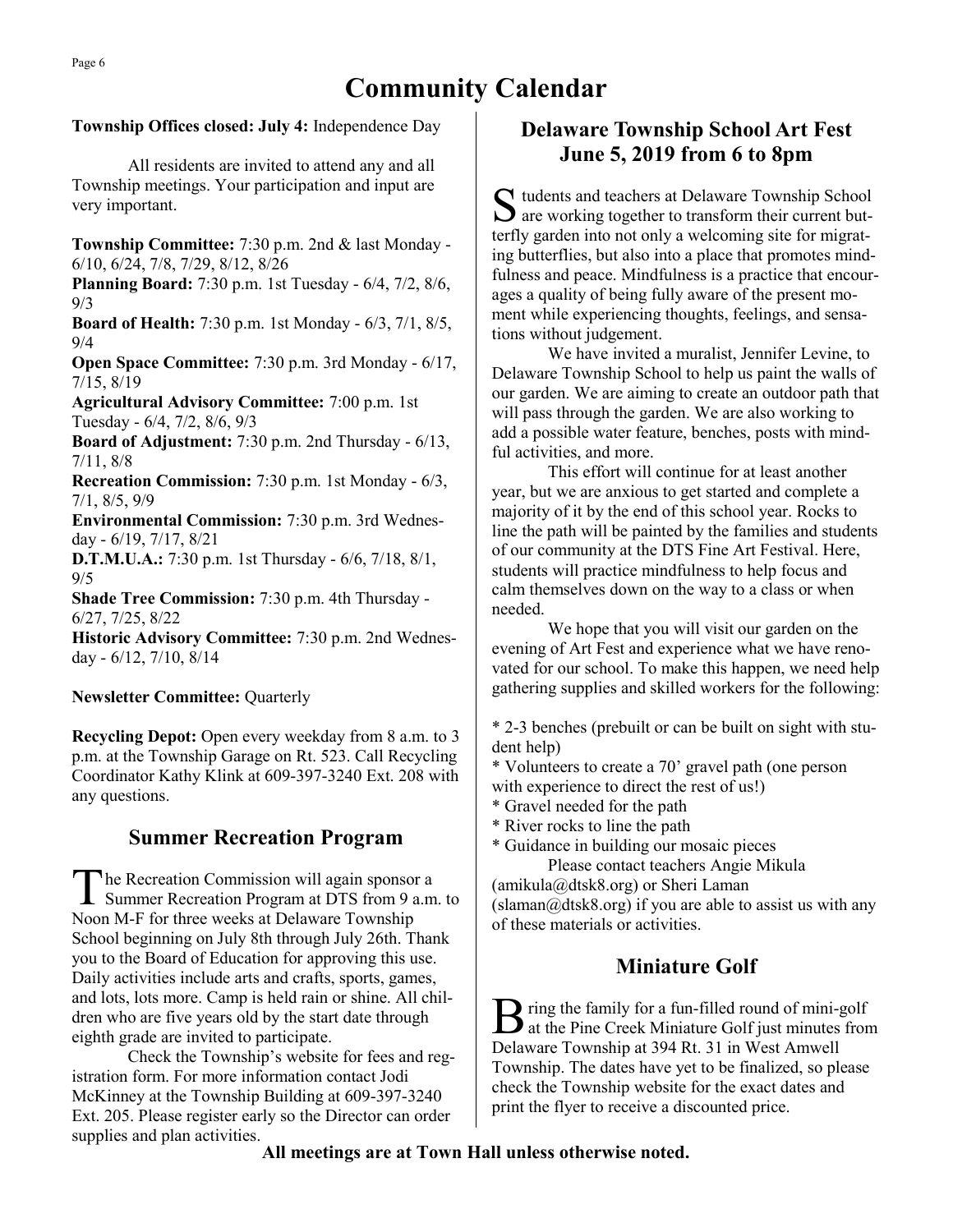## **Church Corner**

#### **Amwell Church of the Brethren**

40 Sandbrook Headquarters Rd, Stockton, NJ Tel: 609-397-4842 Web: www.amwell.org

Wed night Bible study at 7:00pm. Friday night youth group at 7:00pm. Sunday school at 9:15am and worship service at 10:15am. Listen on Sunday morning at 7:30am on WDVR 89.7 fm to the previous week's message.

**July 8 through 12:** 9:00am to 11:45am. Ages 4 through high school. Come join us as we go on The Incredible Race. Closing program is Friday night at 7:00pm. To register your child call 908-782-6206. Questions? Call 609-397-4842

#### **Cornerstone Christian Church**

226 Locktown-Sergeantsville Rd, Stockton, NJ Tel: 908-237-5227 Web: www.ccc-hc.org Email: pastor-keith@ccc.hc.org

Sunday Worship Service at 10:30am. Sunday School for all ages beginning at 9:15am.

#### **Sandy Ridge Church**

47 Sandy Ridge Road Stockton NJ 08559 Tel: 609-397-0371 Email: sandyridgechurchnj@gmail.com Facebook: Sandy Ridge Community American Baptist Church Web: https://sandyridgechurch.wixsite.com/srbc

Worship: Sunday mornings 11:00am Sunday School: Sunday mornings 11:00am Church picnic June 9th at 11:00am at Sarah Dilts Park. Join us for our annual picnic. Bring a dish to share.

#### **Sergeantsville United Methodist Church**

624 Rosemont Ringoes Rd., Stockton, NJ Tel: (609) 397-2333 Web: www.sergeantsvilleumc.com Facebook: https://www.facebook.com/sergeantsvilleumc Sergeantsville United Methodist Church worships each Sunday at 10:00am. All are welcome to join us for worship or at one of our special activities.

## **Community Block Party: October 5th**

S ave the date for the Recreation Construction Construction State State State State State State State State State State State State State State State State State State State State State State State State State State State  $\mathbf{\Sigma}$  ave the date for the Recreation Commission Commu-

## **Hunterdon County Library Summer Events**

C ome celebrate everything Hunterdon!

**6th Annual Community Day:** Saturday, June 1st, from 11-4 at the South County Fairgrounds. This familyfriendly event is free and sponsored by the County of Hunterdon and the Hunterdon County Chamber of Commerce. Be sure to stop by the Hunterdon County Library table for a chance to win a gift basket.

**Outdoor Art Show and Sale:** Saturday, June 8th, from 10am-3pm at the Hunterdon County Library on Rt.12. Browse artwork by talented local artists while listening to music provided by Marshalls Dixieland Band. Kids can get in on the fun with crafts in the Youth Services area. This year the Best in Show is a cash prize of \$500! Artist entries are accepted until June 1st, visit our website at www.hclibrary.us for more information. Sponsored by the Friends of Hunterdon County Library.

**HCL Bookmobile:** Our library on wheels is headed your way. Starting June 7th, the Bookmobile will be at Prallsville Mills in Stockton on Fridays from 10am-12pm. Check out the latest books and magazines, get a library card, or learn about eBooks. We also have stops in Bloomsbury and Lebanon. Visit our website for the full schedule.

#### **Senior Citizens Events**

Senior Citizens Meetings are held at the Sergeantsville Fire Company.

**June 5, 2019 1:00pm:** Arnie Fox singer/keyboardist will provide entertainment.

**July 3, 2019 1:00pm:** Annual Chinese Auction—food items.

**August 7, 2019 1:00pm:** Carla Ulbrich comic/musician **September 4, 2019 1:00pm:** Chris Ondrak with flower concepts from the Gilded Lily

#### **Trips:**

**July 17 Wednesday:** Wine Tasting at Old York Cellars. Details to be announced if we have enough interest. **August 4th Sunday:** "Legally Grey" at Somerset Valley Players-689 Amwell Road (Rte 514), Hillsborough, NJ. \$16 Members and Guests. Provide your own transportation and meals on your own.

For questions or to reserve tickets contact Dorothy Kurzenberger (908)782-0635) or Dorothy Gilde (609) 397-2097.